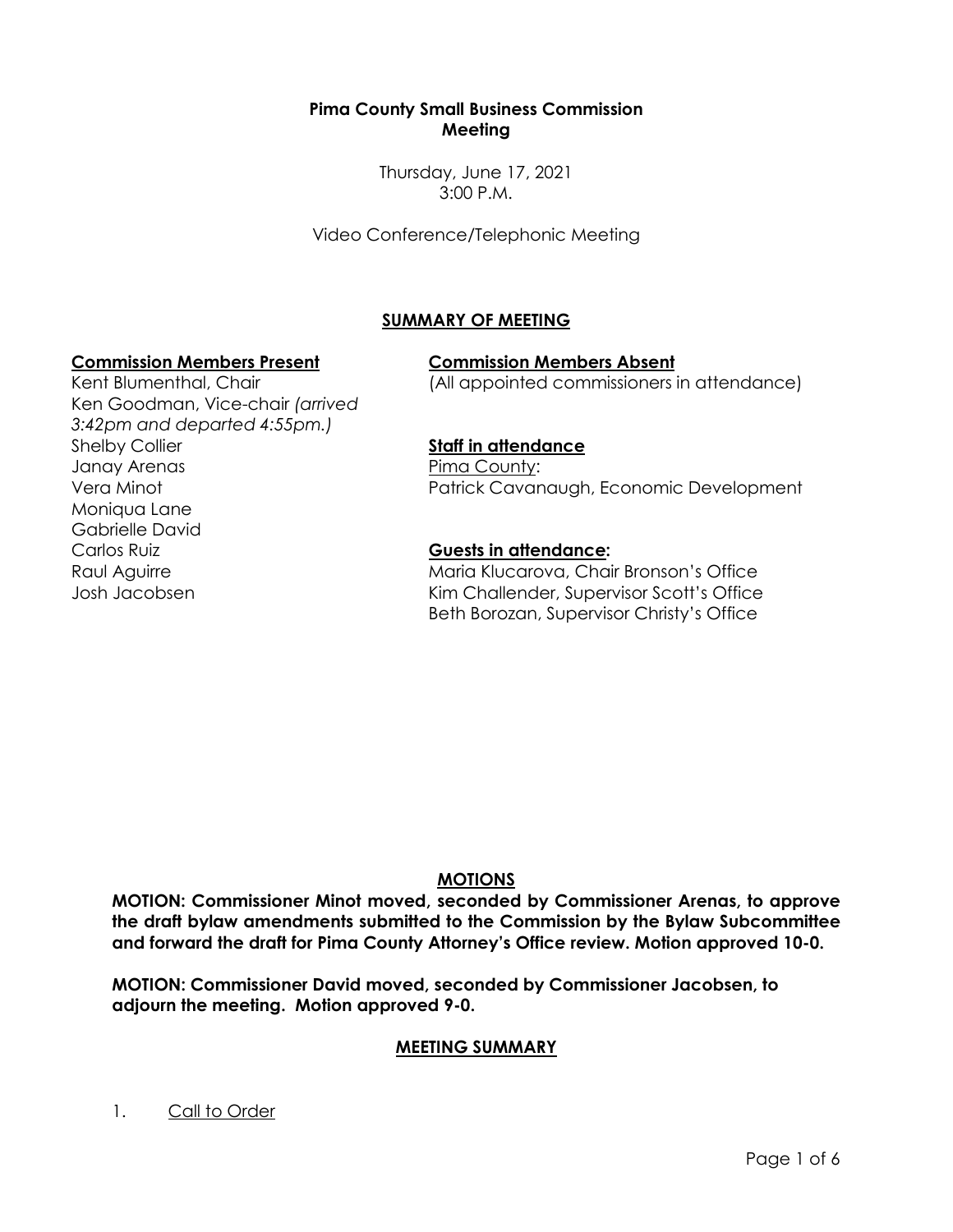The meeting began at 3:08 p.m.

## 2. Roll Call

Roll call was conducted by Patrick Cavanaugh. Commission quorum was confirmed.

## 3. Chair's Report (Blumenthal)

Chair Blumenthal noted he was out of state working from his cell phone and he may turn the meeting over to Vice Chair Goodman when he joined the meeting. He provided an overview of the meeting protocols and procedures and reviewed the meeting agenda. For the benefit of newly appointed Commissioners, the Chair asked all Commissioners to introduce themselves. The Commissioners individually provided information about themselves and their businesses.

### 4. Call to the Public

All of the guests in attendance introduced themselves and greeted the Commission.

### 5. Approval of meeting minutes

Chairman Blumenthal did not have the summary with him and asked that the April 15, 2021 meeting summary that had been previously sent to the Commission for review be deferred to the next meeting. There were no objections.

## 6. Coordinator's report & Updates (Patrick Cavanaugh)

a. Update on Pima County COVID-19 vaccinations, business assistance and economic recovery

Mr. Cavanaugh reported that he had sent to the Commission the most recent COVID 19 update from the Pima County Administrator to the Board of Supervisors. Mr. Cavanaugh also provided the Commission the most recent vaccination statistics from the Pima County Health Department and noted he had previously provided the Commission the recovery plan information being developed by Sun Corridor, Inc. Mr. Cavanaugh noted the Economic Development Office continues to receive requests for financial assistance from small businesses and he reviewed the state and federal resources he refers them to. He also reviewed the most recent State employment statistics for Pima County and discussed the current 58 percent labor participation rate for the County as well as the County's work with JobPath.

## b. Status of remaining vacancies on SBC Commission

Mr. Cavanaugh reported that the only remaining vacancy is from District 3 and Chair Bronson has an appointee for consideration on the next Board of Supervisors agenda.

 c. "Ready for You" and "Ready for Business" radio and digital ads sponsored by the Small Business Commission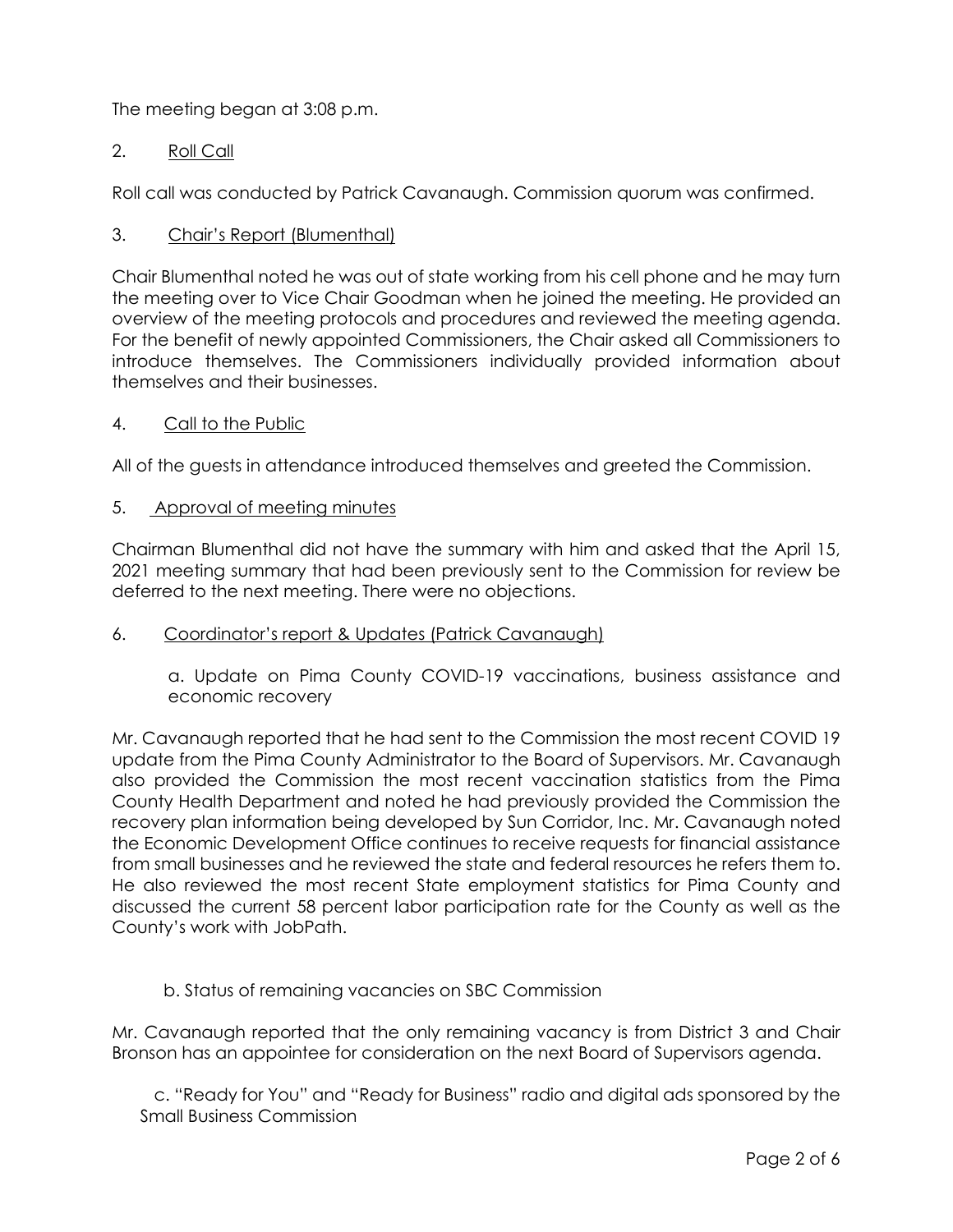Mr. Cavanaugh said the advertising campaign paid for with Federal CARES Act funds was completed and received good audience penetration and response. He would provide the Commission the statistics that indicate the reach and penetration of the campaign when he receives them from the contractor.

d. Presentation of the 2020 PCSBC Awards at a BOS in-person meeting

Mr. Cavanaugh said the information has not changed and there is no firm date as to when the Board of Supervisors will return to in-person meeting that would allow for the presentation.

e. Questions from the Commission

Commissioner Jacobsen asked that the employment statistics referenced by Mr. Cavanaugh in his report be sent to the Commission. Commissioner Arenas asked if Commissioners could nominate Small Business and asked about the process. Chair Blumenthal and Mr. Cavanaugh explained the awards program.

### 7. New Business

a. Proposed PCSBC Bylaw amendments: reports from the Bylaw Subcommittee

Chair Blumenthal recounted the discussion leading up to the formation of the subcommittee composed of Chair Blumenthal and Commissioners David and Ruiz. The subcommittee agreed to approve all of the proposed changes except one before moving the recommendation to the full Commission and subsequently to the Board of Supervisors. The one remaining issue pertained to quorum requirements and was sent to the Commission before the meeting for discussion. Mr. Cavanaugh stated the Pima County Attorney's Office had agreed to a cursory review and had requested the Board of Supervisors enabling ordinance from 2003. The only input received by the County Attorney's Office was suggestion that the Commission consider addition of the conflict of interest section of the Pima County Board of Health's bylaws.

Commissioner Ruiz suggested they expedite the final draft for County Attorney's review. He and Commissioner David then read the proposed amendments that include clarification of commissioner appointment language to differentiate between Board of Supervisor appointments and commission appointment of the at-large commissioner; the maximum full time equivalent employee count of businesses that are represented by commissioners increased to 125 from 100; commissioner notification of absence from Commission meetings and what constitutes an excused absence; and modifying the mandatory removal requirement for four consecutive absences and instead simply notifying the appointing supervisor. The at-large can still be subject to removal by a vote of the Commission. The draft conflict of interest provision that clarifies that any contracts or gainful work with Pima County must be disclosed was discussed. The schedule for election of officers would also be modified as part of the proposed amendments.

Chair Blumenthal then discussed the quorum amendment as the one item the subcommittee had not finalized a recommendation for. The amendment involves the current quorum requirement that calls for a majority of the established 11-member commission be present. Chair Blumenthal proposed that the quorum be modified to a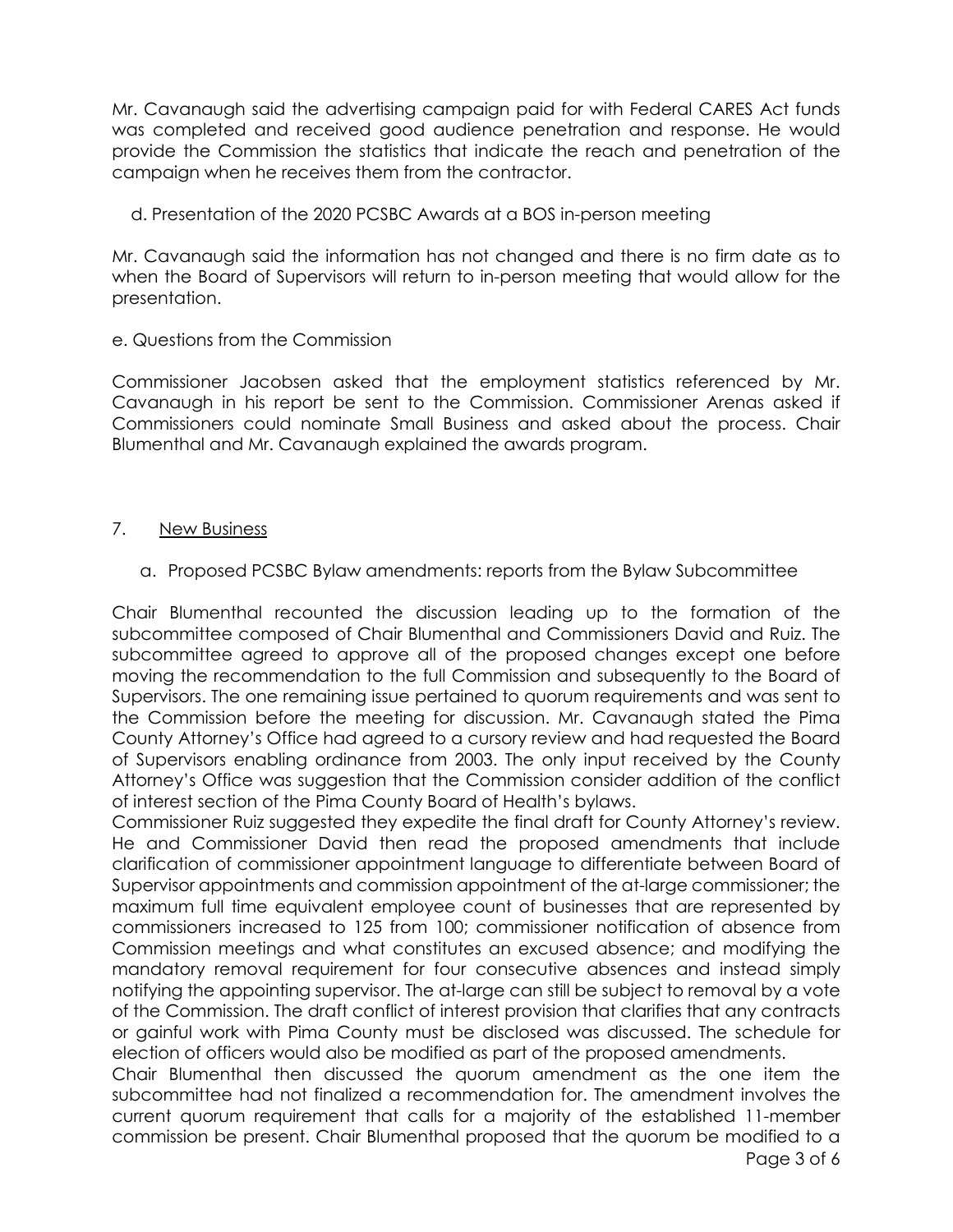majority of the currently appointed members of the Commission, thus eliminating vacant position toward the quorum count. Chair Blumenthal then asked for a motion to approve the subcommittee's draft bylaw amendments for County Attorney review. Commissioner Minot made the motion, seconded by Commissioner Arenas. Vice Chair Goodman disclosed that his business has a contract with Pima County and asked how he would formally declare that relationship under the proposed amendment. Mr. Cavanaugh stated the County has a procedure for potential conflict of interest notification. Chair Blumenthal clarified the proposed amendment that would not preclude a contract with Pima County. The Commission itself does not do any contracting or direct contracting for Pima County.

The Commission voted 10-0 to approve the subcommittee's draft amendments and forward them to the Pima County Attorney's Office for review.

### b. 2021 Small Business Awards program schedule

The Commission discussed the relation of the Commission Awards to chambers of commerce which often have their own award programs. Commissioner Arenas asked if a business operated by a Commissioner could be nominated by a chamber of commerce or someone else. Chair Blumenthal stated there is a tacit understanding that businesses operated by Commissioners are not eligible for the Commission's awards program. Vice Chair Goodman asked about Gasoline Alley which had won a Commission award and had a company owner as a Commissioner. Mr. Cavanaugh explained the Commission appointment was made after the award was received. Mr. Cavanaugh also noted the award comes with a \$500 prize provided by the County and discussed the conflict of interest this would present. Chair Blumenthal asked for discussion and if any Commissioners felt Commissioner-affiliated businesses should be eligible. Commissioner Arenas said she was on the fence with the issue. She felt all hard working businesses should be eligible and it was more about the recognition than the money but she would need to put more thought in it.

Chair Blumenthal discussed the 2021 awards and outlined the historical procedures. He them turned the discussion to the schedule and asked Mr. Cavanaugh if the proposed schedule would work. Mr. Cavanaugh stated the only thing that governs the schedule is the direction of the Commission and the staff time needed to process the awards application and program. He noted the Economic Development Office was still without staff support. Chair Blumenthal asked that last year's program schedule and other awards information be sent to the Commission for discussion at next month's meeting.

#### 8. Unfinished Business

a. Update: Small Business element within Sun Corridor, Inc.

Page 4 of 6 Chairman Blumenthal described Sun Corridor's Pivot Playbook recovery plan that Mr. Cavanaugh had previously sent to the Commission. Vice Chair Goodman stated he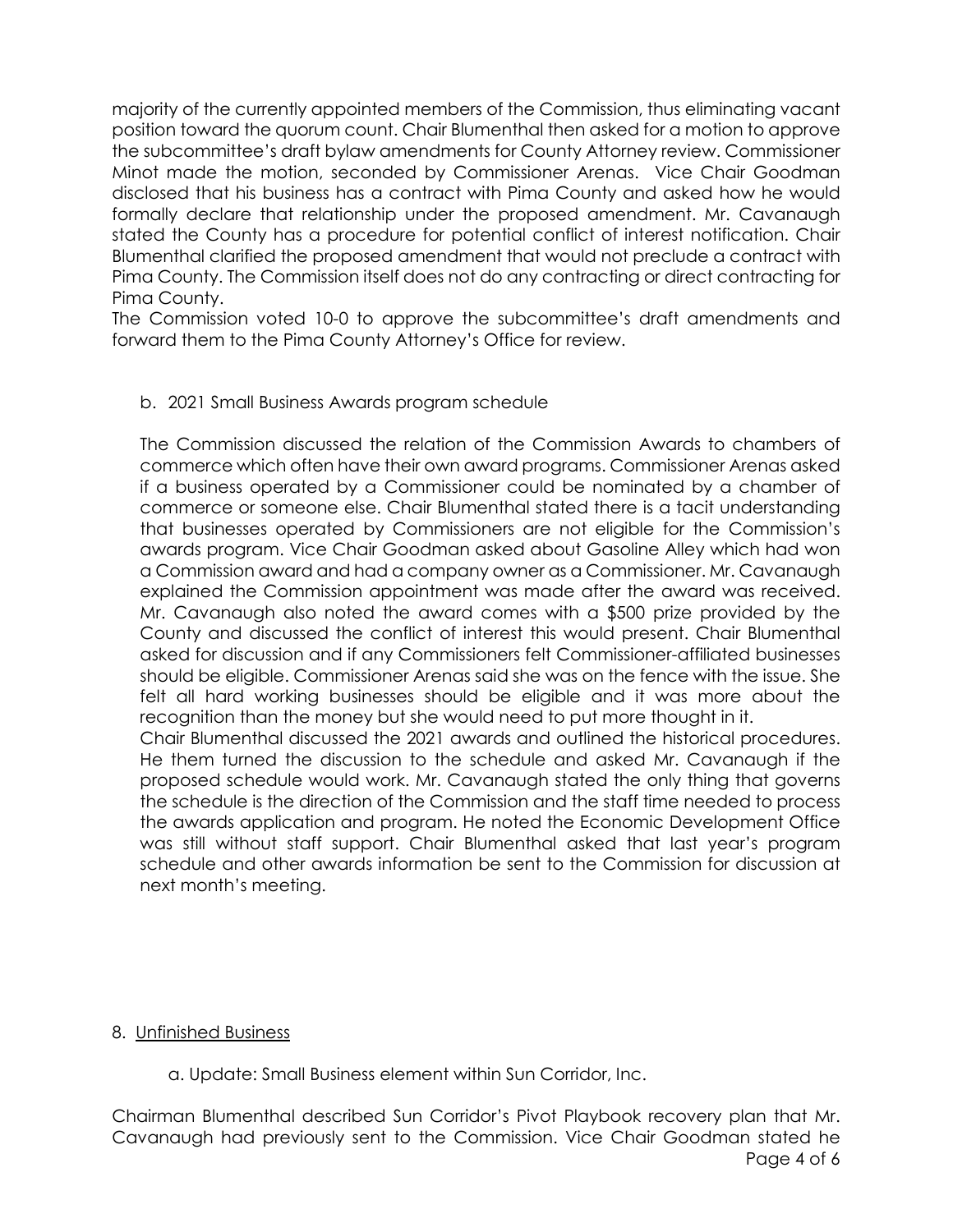attended the videoconference release of the plan and described it as mostly selfpublicity and advertising for Sun Corridor, Inc. Commissioner Jacobsen said he agreed with Vice Chair Goodman. Commissioner Goodman stated more needs to be done for small business recovery in Pima County. Mr. Cavanaugh stated there was some important information in the plan such as the workforce and shovel-ready sites components. He explained that Sun Corridor does not deal with conventional small business issues but does advocate for business attraction and expansion of small primary employers. Mr. Cavanaugh encouraged the Commission to examine who is providing assistance to conventional businesses and what recommendations for business assistance can be made to the Board of Supervisors. Chair Blumenthal asked that commissioners review the Pivot Playbook and then it will bring it back at the next meeting. There were no objections.

b. Update: Incentives to increase COVID-19 vaccinations among Pima County residents

Chair Blumenthal stated the letter he wrote on behalf of the Commission urging a vaccination incentive program had been delivered to the Board of Supervisors. Chair Blumenthal said approximately a week later he read a Pima County Health Department news release that indicated the department was partnering with the Arizona Lottery to provide scratcher tickets to newly vaccinated people and developing one other incentive program he could not recall. He asked Mr. Cavanaugh if the Commission letter had been received by the Board and if there was any reaction to it. Mr. Cavanaugh stated the letter was delivered, no response was received and he stated he had advised the Commission at the previous meeting that the Health Department was already considering an incentive program.

c. Update: Contact information for small business operating within Pima County

Chair Blumenthal recounted the previously discussed issue of the Commission's inability to directly contacted small businesses in Pima County. He read the Commission bylaw provision that directed the Commission to facilitate communication between Pima County and small businesses. Mr. Cavanaugh reiterated the lack of business license contact lists, the Arizona Department of Revenue's previous refusal to release that information citing Arizona statute and the lack of databases that have direct contact information for small businesses in Pima County. Chair Blumenthal offered a hypothetical example asking if the Commission wanted to survey small businesses in Pima County how would that be done? Mr. Cavanaugh suggested the Commission consult with the Pima County Communications Department at a future meeting.

Commissioner Minot noted there are private sector marketing companies that could provide contact information for a price. Chair Blumenthal asked that Commissioner Minot send a list of those companies she is familiar with to Mr. Cavanaugh for distribution to the rest of the Commission.

# 9. JTED update

Vice Chair Goodman provided an update on state legislation affecting JTED and noted that there was no movement on the legislation. Chair Blumenthal noted the letter the Commission sent to the Board of Supervisors on this topic.

10. Commissioner updates